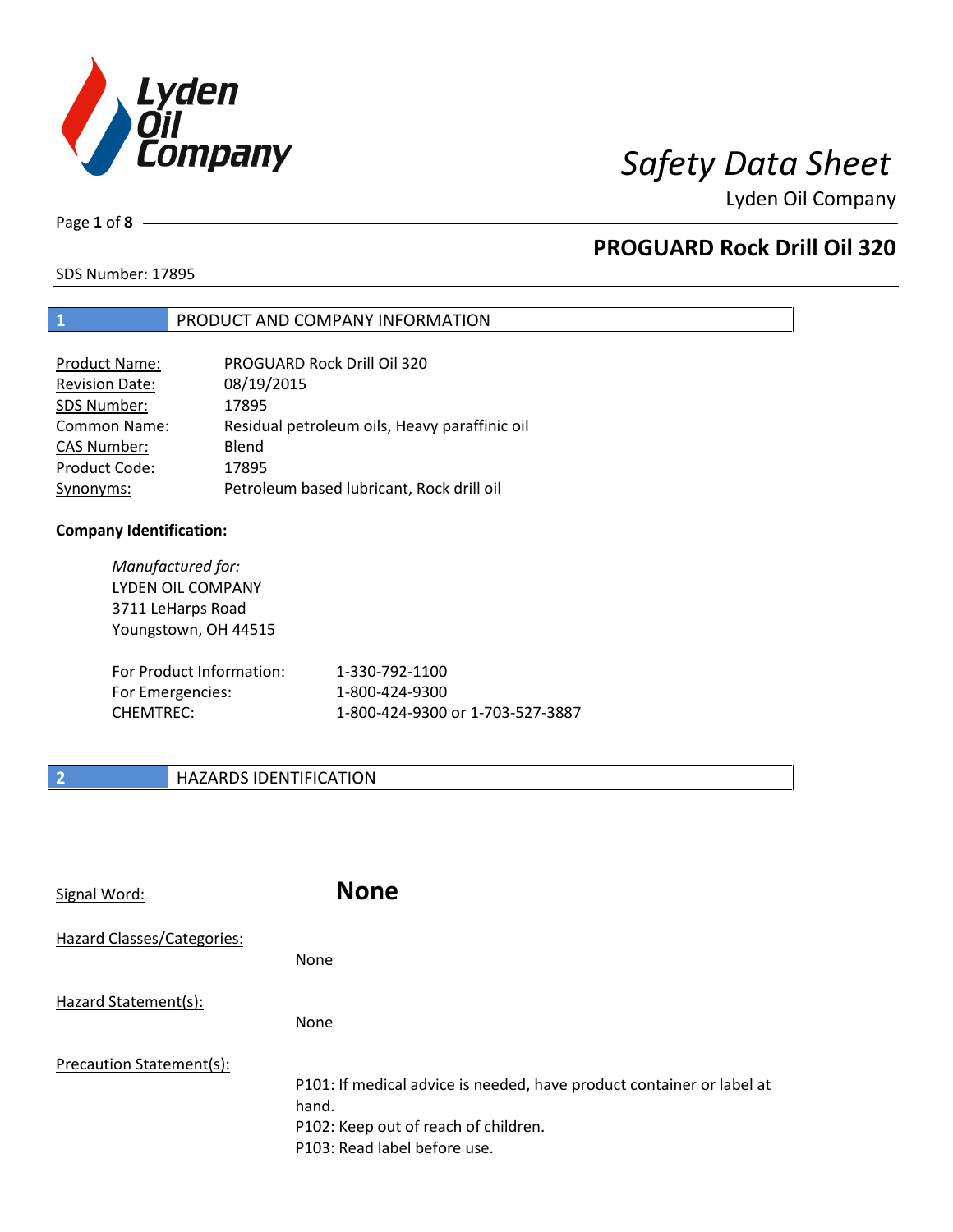

Page **2** of **8**

# **PROGUARD Rock Drill Oil 320**

SDS Number: 17895

Other Hazard Statement(s):

Repeated exposure may cause skin dryness or cracking.

|  | COMPOSITION / INFORMATION ON INGREDIENTS |
|--|------------------------------------------|
|--|------------------------------------------|

Ingredients:

*Mixture of the substances listed below with nonhazardous additions.*

| <b>Chemical Name</b>                                      | <b>CAS Number</b> | Percentage |
|-----------------------------------------------------------|-------------------|------------|
| Distillates (petroleum), solvent-dewaxed heavy paraffinic | 64742-65-0        | $20 - 40$  |
| Residual oils, petroleum, solvent dewaxed                 | 64742-62-7        | 60-80      |
| Additives                                                 | N/A               | <2         |

*\*Any concentration shown as a range is to protect confidentiality or is due to batch variation.*

| <b>FIRST AID MEASURES</b> |
|---------------------------|
|                           |

### Description of First Aid Measures:

| Inhalation:   |                                                                                                                   |
|---------------|-------------------------------------------------------------------------------------------------------------------|
|               | If symptoms develop, move victim to fresh air. If symptoms persist,<br>obtain medical attention.                  |
| Skin Contact: |                                                                                                                   |
|               | Wash with soap and water. Remove contaminated clothing and wash<br>before reuse. Get medical attention if needed. |
| Eye Contact:  |                                                                                                                   |
|               | Rinse opened eye for several minutes under running water. If<br>symptoms persist, consult medical attention.      |
| Ingestion:    |                                                                                                                   |
|               | Rinse mouth with water. If symptoms develop, obtain medical<br>attention.                                         |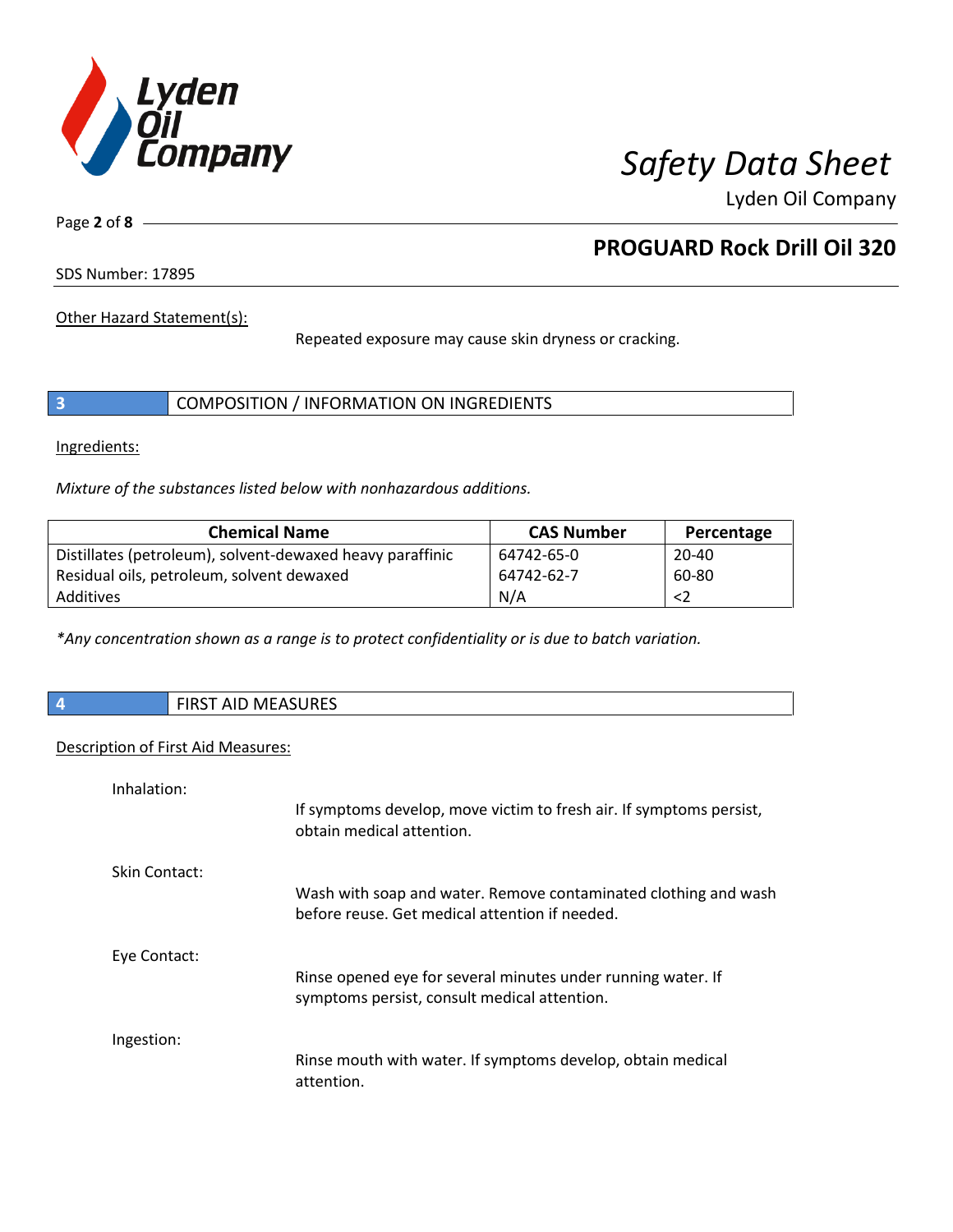

**PROGUARD Rock Drill Oil 320**

Lyden Oil Company

SDS Number: 17895

Page **3** of **8**

| Symptoms and Effects, both acute and delayed:         | No further relevent data available.                                                                                                                                                               |
|-------------------------------------------------------|---------------------------------------------------------------------------------------------------------------------------------------------------------------------------------------------------|
| <b>Recommended Actions:</b>                           | Treat symptomatically. Call a doctor or poison<br>control center for guidance.                                                                                                                    |
| 5<br>FIRE FIGHTING MEASURES                           |                                                                                                                                                                                                   |
| Recommended Fire-Extinguishing Equipment:             | Use dry powder, foam, or carbon dioxide fire<br>extinguishers. Water may be ineffective in fighting<br>an oil fire unless used by experienced fire fighters.                                      |
| Possible Hazards During a Fire:                       | Hazardous combustion products may include: A<br>complex mixture of airborne solid and liquid<br>particulates and gases (smoke). Carbon monoxide.<br>Unidentified organic and inorganic compounds. |
| Recommendations to Firefighters:                      | No special measures required.                                                                                                                                                                     |
| <b>ACCIDENTAL RELEASE MEASURES</b><br>$6\phantom{1}6$ |                                                                                                                                                                                                   |
| <b>Personal Precautions:</b>                          | Avoid contact with skin, eyes, and clothing.<br>Keep away from sources of ignition.                                                                                                               |
| <b>Emergency Procedures:</b>                          | Contain spilled material, collect in suitable and<br>properly labled containers.                                                                                                                  |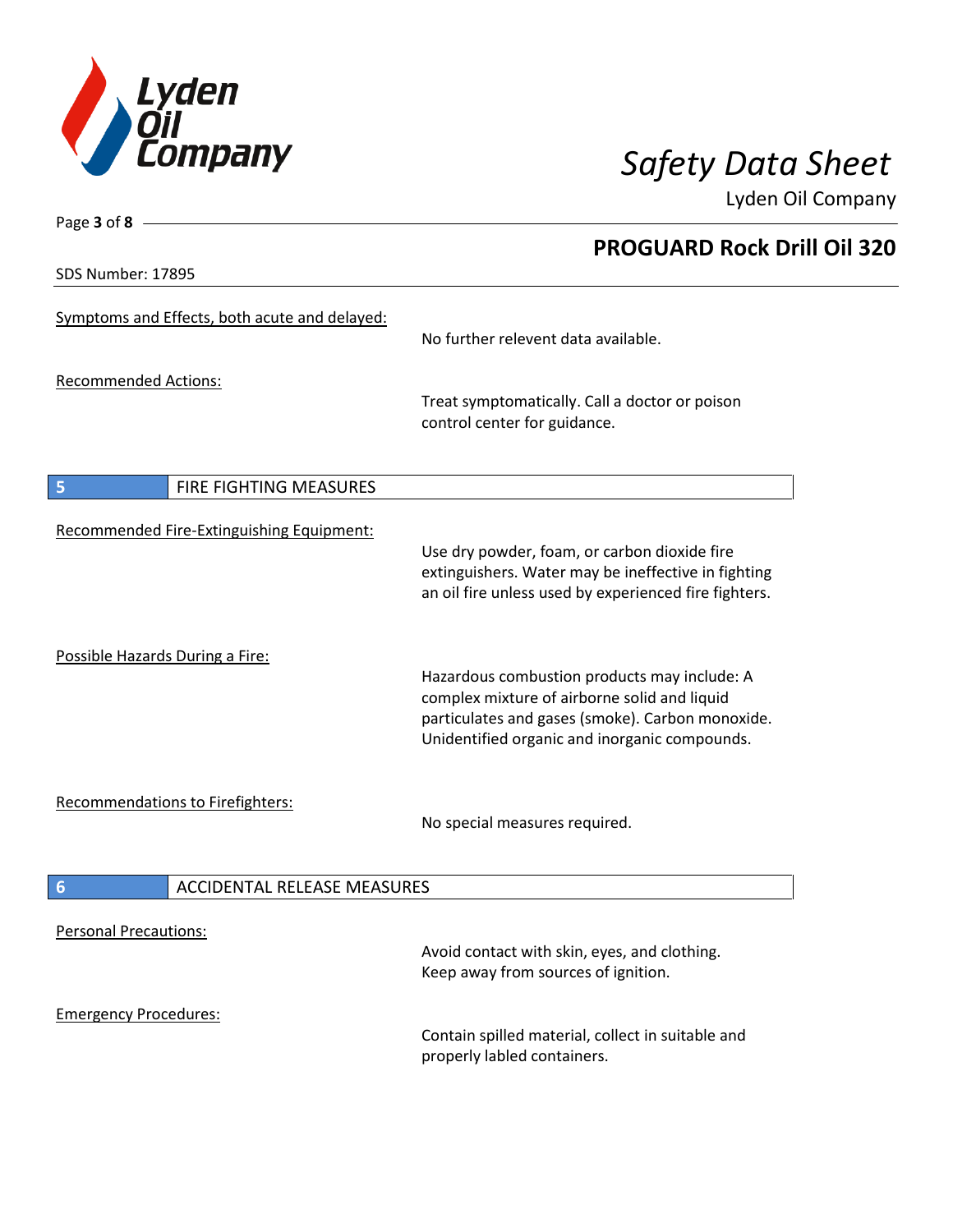

| Page 4 of 8 -                                                                                     |                                                                                                                     |
|---------------------------------------------------------------------------------------------------|---------------------------------------------------------------------------------------------------------------------|
|                                                                                                   | <b>PROGUARD Rock Drill Oil 320</b>                                                                                  |
| <b>SDS Number: 17895</b>                                                                          |                                                                                                                     |
| <b>Environmental Precautions:</b>                                                                 | Do not allow to reach sewage system or any water<br>course.                                                         |
|                                                                                                   | Do not allow to enter ground waters.                                                                                |
| <b>Cleanup Procedures:</b>                                                                        | Pick up excess with inert absorbant material.                                                                       |
| $\overline{7}$<br><b>HANDLING AND STORAGE</b>                                                     |                                                                                                                     |
| <b>Handling Precautions:</b>                                                                      | Handle with care and avoid spillage on the floor.<br>Do not cut, weld, drill, grind, braze, or solder<br>container. |
| <b>Storage Requirements:</b>                                                                      | Keep container tightly sealed.<br>Keep away from sources of ignition.                                               |
| 8<br>EXPOSURE CONTROLS / PERSONAL PROTECTION                                                      |                                                                                                                     |
| <b>Exposure Limits:</b>                                                                           | -64742-65-0 Distillates (petroleum), solvent-dewaxed heavy paraffinic (20-40%):                                     |
| ACGIH TLV - Long-term value: 5mg/m <sup>3</sup><br>OSHA PEL - Long-term value: 5mg/m <sup>3</sup> |                                                                                                                     |
| <b>Engineering Controls:</b>                                                                      | All ventilation should be designed in accordance<br>with OSHA standard (29 CFR 1910.94).                            |
| Personal Protective Equipment:                                                                    | Wash hands before breaks and at the end of work.<br>Use safety glasses and gloves.                                  |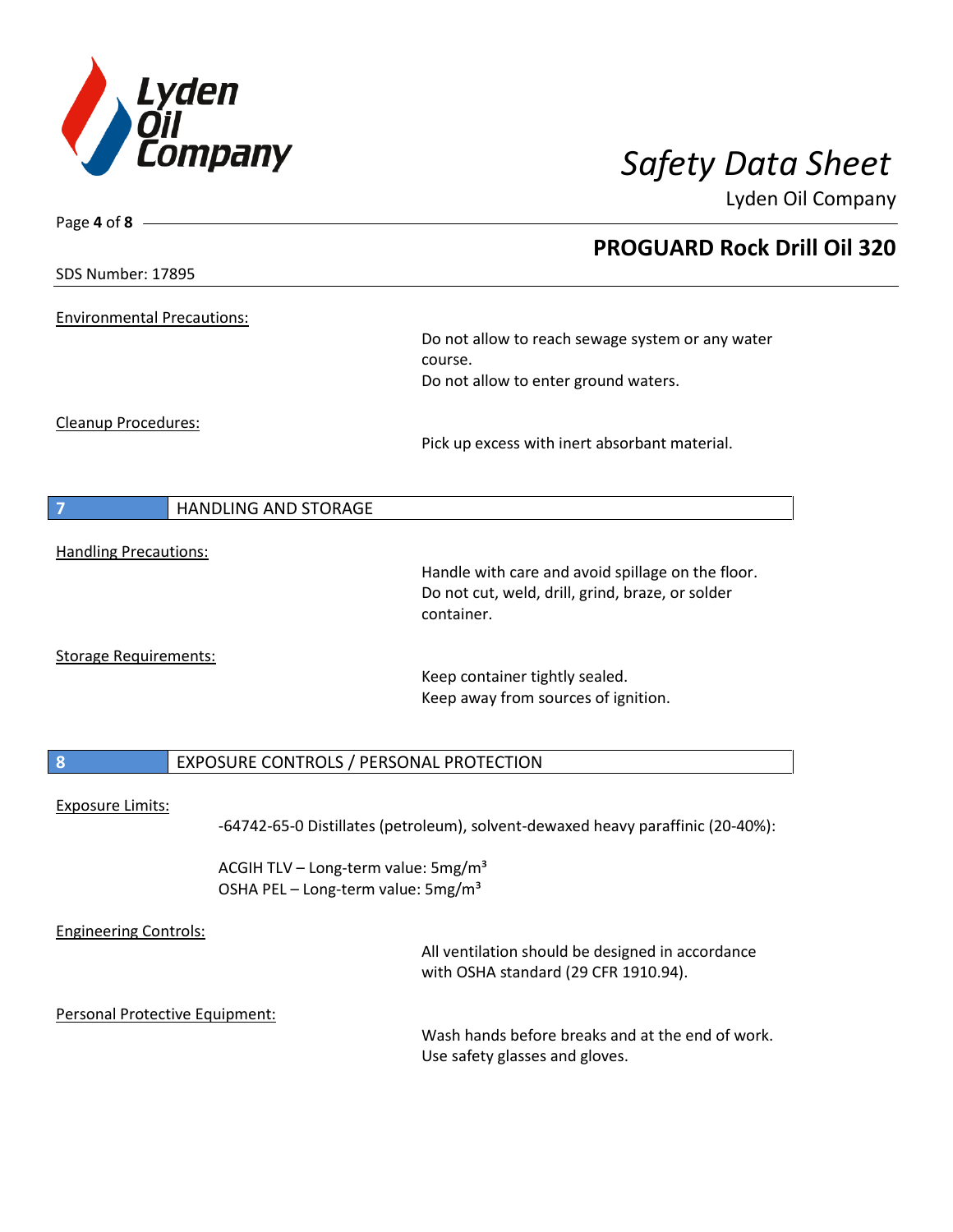

SDS Number: 17895

Page **5** of **8**

 $\overline{\phantom{a}}$ 

# **PROGUARD Rock Drill Oil 320**

| $\overline{9}$                | PHYSICAL AND CHEMICAL PROPERTIES |                                              |
|-------------------------------|----------------------------------|----------------------------------------------|
|                               |                                  |                                              |
| Color:                        |                                  | Amber                                        |
| <b>Physical State:</b>        |                                  | Liquid                                       |
| Odor:                         |                                  | Sulfur                                       |
| Odor Threshold:               |                                  | Data not available                           |
| pH:                           |                                  | Data not available                           |
| <b>Melting Point:</b>         |                                  | Data not available                           |
| <b>Boiling Point:</b>         |                                  | $>425^\circ$ F                               |
| <b>Boiling Range:</b>         |                                  | Data not available                           |
| Flash Point:                  |                                  | 212.8° C / 415° F (COC Method)               |
| <b>Evaporation Rate:</b>      |                                  | Data not available                           |
| Flammability:                 |                                  | Data not available                           |
| Flammability Limits:          |                                  | Data not available                           |
| Vapor Pressure:               |                                  | Data not available                           |
| Vapor Density:                |                                  | Data not available                           |
| <b>Relative Density:</b>      |                                  | $0.85$ (where water = 1)                     |
| Solubilities:                 |                                  | Insoluble in water                           |
| <b>Partition Coefficient:</b> |                                  | Data not available                           |
| Auto-Ignition Temperature:    |                                  | Data not available                           |
| Decomposition Temperature:    |                                  | Data not available                           |
| Viscosity:                    |                                  | 320 mm <sup>2</sup> /sec (kinematic at 40°C) |
|                               |                                  |                                              |

| <b>10</b>                   | STABILITY AND REACTIVITY |                                                                  |
|-----------------------------|--------------------------|------------------------------------------------------------------|
| Stability:                  |                          | Stable under normal conditions.                                  |
| Reactivity:                 |                          | Not reactive under normal conditions.                            |
| <b>Conditions to Avoid:</b> |                          | Extreme temperature, sparks, open flame, and<br>direct sunlight. |
| <b>Hazardous Reactions:</b> |                          |                                                                  |

No known hazardous reactions.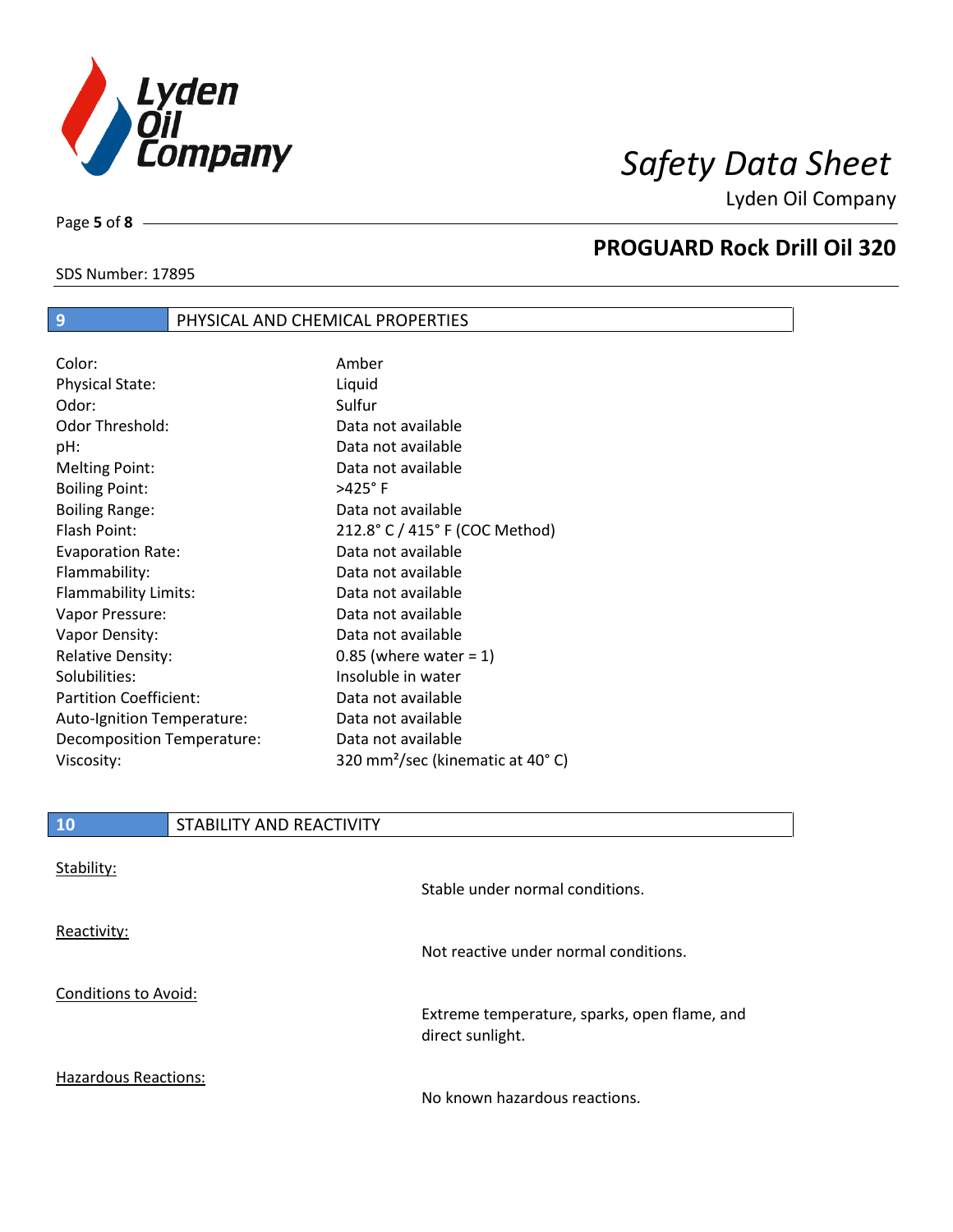

| Page 6 of 8 $-$                               |                                                                         |
|-----------------------------------------------|-------------------------------------------------------------------------|
|                                               | <b>PROGUARD Rock Drill Oil 320</b>                                      |
| SDS Number: 17895                             |                                                                         |
| Incompatible Materials:                       |                                                                         |
|                                               | No further relevant information available.                              |
| <b>Decomposition Products:</b>                |                                                                         |
|                                               | Hazardous decomposition products are not<br>expected to form.           |
| <b>11</b><br><b>TOXICOLOGICAL INFORMATION</b> |                                                                         |
|                                               |                                                                         |
| Routes of Exposure:                           | Skin and eye contact are the primary routes of                          |
|                                               | exposure although exposure may occur following<br>accidental ingestion. |
| <b>Exposure Effects:</b>                      |                                                                         |
|                                               | Repeated skin contact may cause dermatitis or an<br>oil acne.           |
| <b>Measures of Toxicity:</b>                  |                                                                         |
|                                               | <b>Component Acute Toxicity Estimates:</b>                              |
|                                               | Residual oils, petroleum, solvent dewaxed:                              |
|                                               | Oral LD50: >5000 mg/kg (rat)                                            |
|                                               | Dermal LD50: >2000 mg/kg (rabbit)                                       |
|                                               | Inhalative LC50: 2.18 mg/l (4 hours) (rat)                              |
| Carcinogenic/Mutagenic Precautions:           |                                                                         |
|                                               | Non-carcinogenic and not expected to be<br>mutagentic.                  |
|                                               |                                                                         |

## **12** ECOLOGICAL INFORMATION

Ecological Precautions:

Avoid exposing to the environment.

Ecological Effects:

No specific environmental or aquatic data available.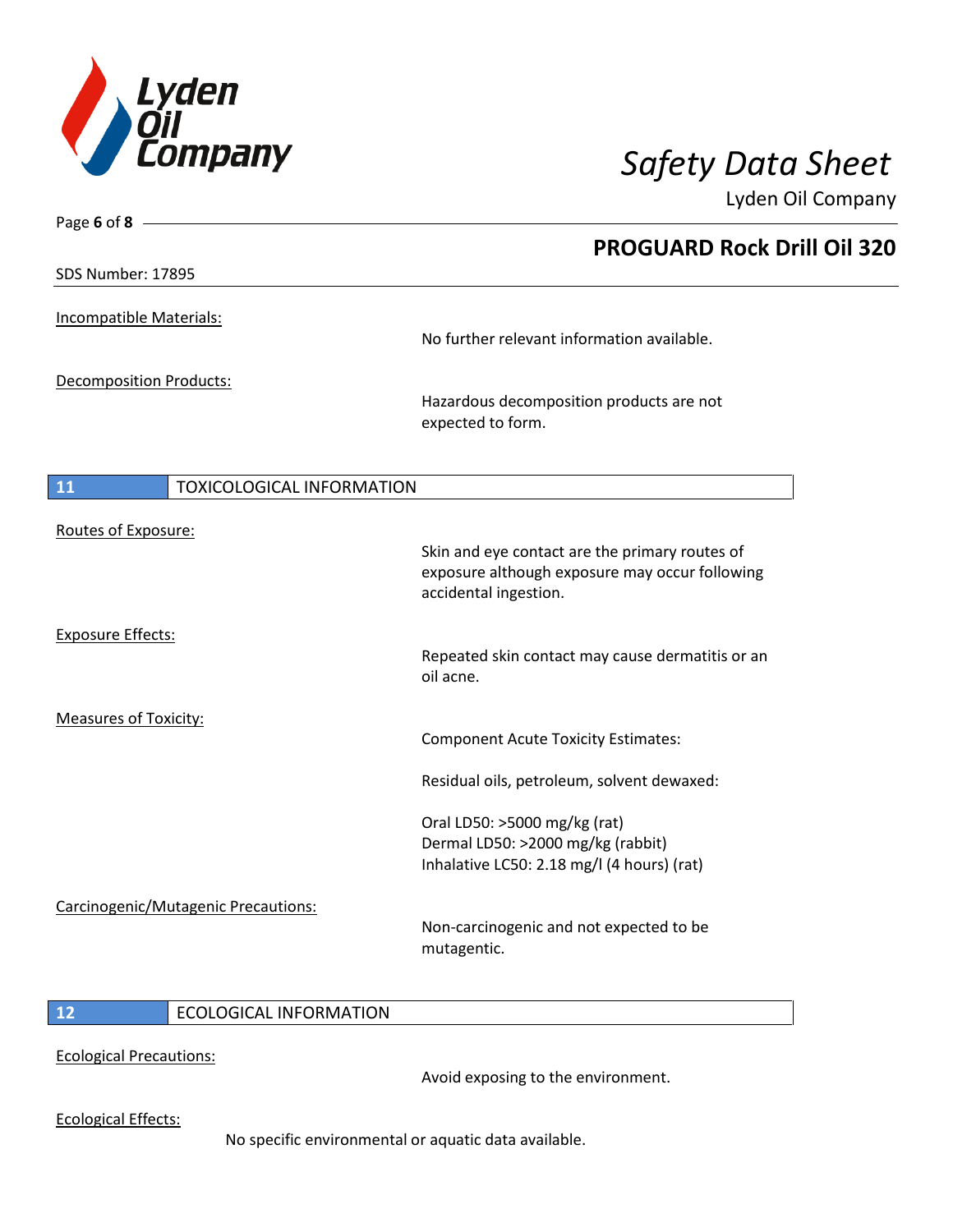

**PROGUARD Rock Drill Oil 320**

Lyden Oil Company

SDS Number: 17895

Page **7** of **8**

| 13                                                                                                | <b>DISPOSAL CONSIDERATIONS</b>                                                       |                                                  |
|---------------------------------------------------------------------------------------------------|--------------------------------------------------------------------------------------|--------------------------------------------------|
| Disposal Methods:                                                                                 |                                                                                      | Dispose of waste material in accordance with all |
|                                                                                                   |                                                                                      | local, state, and federal requirements.          |
| Disposal Containers:                                                                              |                                                                                      | Use properly approved container for disposal.    |
| <b>Special Precautions:</b>                                                                       |                                                                                      | Do not flush to surface waters or drains.        |
|                                                                                                   |                                                                                      |                                                  |
| 14                                                                                                | TRANSPORT INFORMATION                                                                |                                                  |
| <b>UN Number:</b><br><b>UN Shipping Name:</b><br><b>Transport Hazard Class:</b><br>Packing Group: | Data not available<br>Data not available<br>Data not available<br>Data not available |                                                  |
| <b>Environmental Hazards:</b>                                                                     |                                                                                      | Data not available                               |
| <b>Bulk Transport Guidance:</b>                                                                   |                                                                                      | Data not available                               |
| <b>Special Precautions:</b>                                                                       |                                                                                      | Not regulated by DOT.                            |
| 15                                                                                                | <b>REGULATORY INFORMATION</b>                                                        |                                                  |

This material and all of its components are listed on the Inventory of Existing Chemical Substances under the Toxic Substances Control Act.